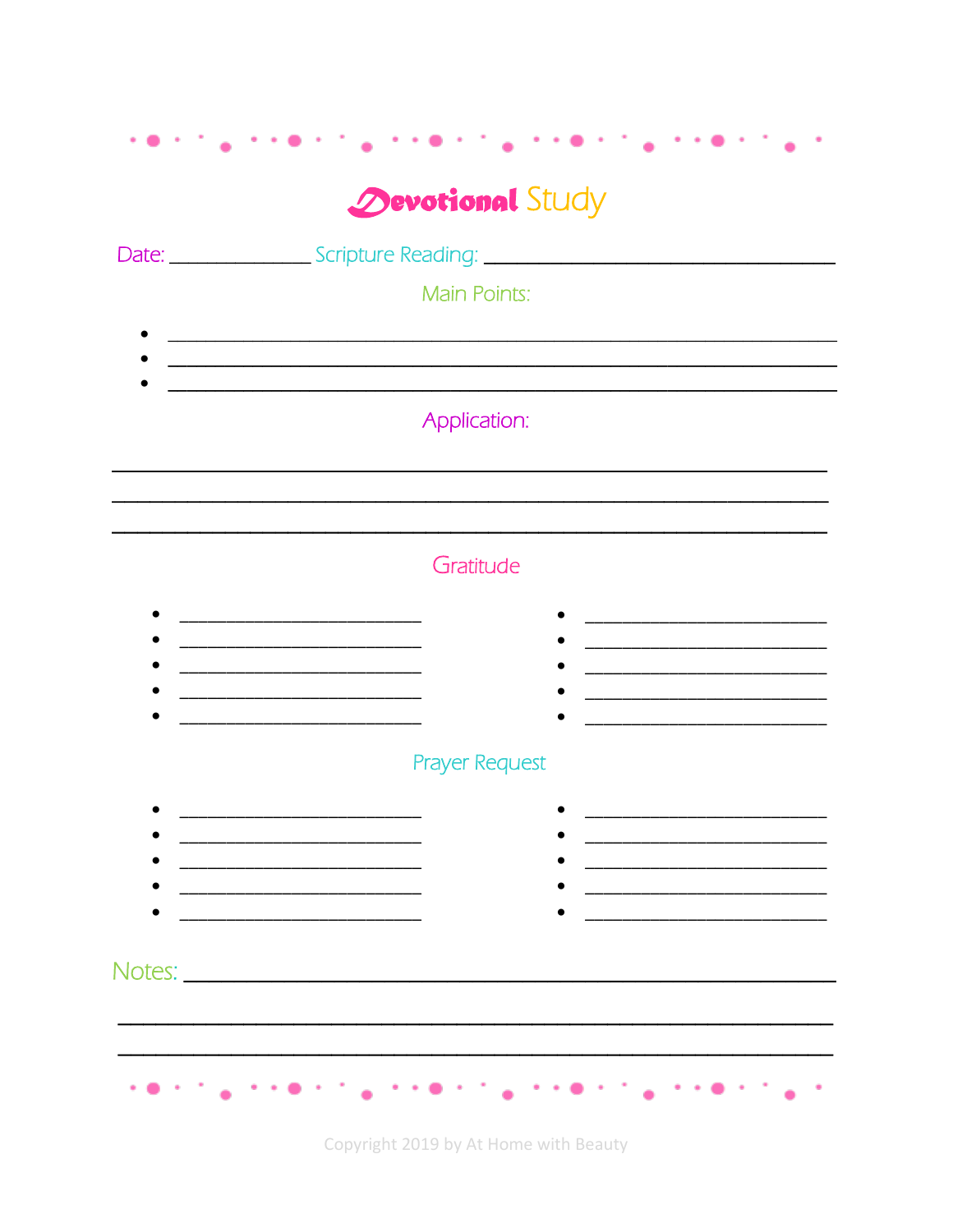## **Monthly** Family Planner

n de ser al personal de la personal de la personal de la personal de la personal de la personal de la personal

| MONTH<br>___________      | <b>Family Schedule</b>                  |  |  |  |  |
|---------------------------|-----------------------------------------|--|--|--|--|
| F S<br>S<br>M T W T       | Name<br>What<br>Time<br>Where<br>Monday |  |  |  |  |
|                           | Tuesday                                 |  |  |  |  |
|                           | Wednesday                               |  |  |  |  |
| This Month's Family Goals | Thursday                                |  |  |  |  |
|                           | Friday                                  |  |  |  |  |
|                           | Saturday                                |  |  |  |  |
|                           | Sunday                                  |  |  |  |  |
|                           | Thankful for:<br>Prayer Requests:       |  |  |  |  |
| Other To Do               |                                         |  |  |  |  |
|                           |                                         |  |  |  |  |
|                           | Notes/Other                             |  |  |  |  |

Commit thy works unto the LORD, and thy thoughts shall be established (Proverbs 16:3).

na na matang na manang naana na matang pan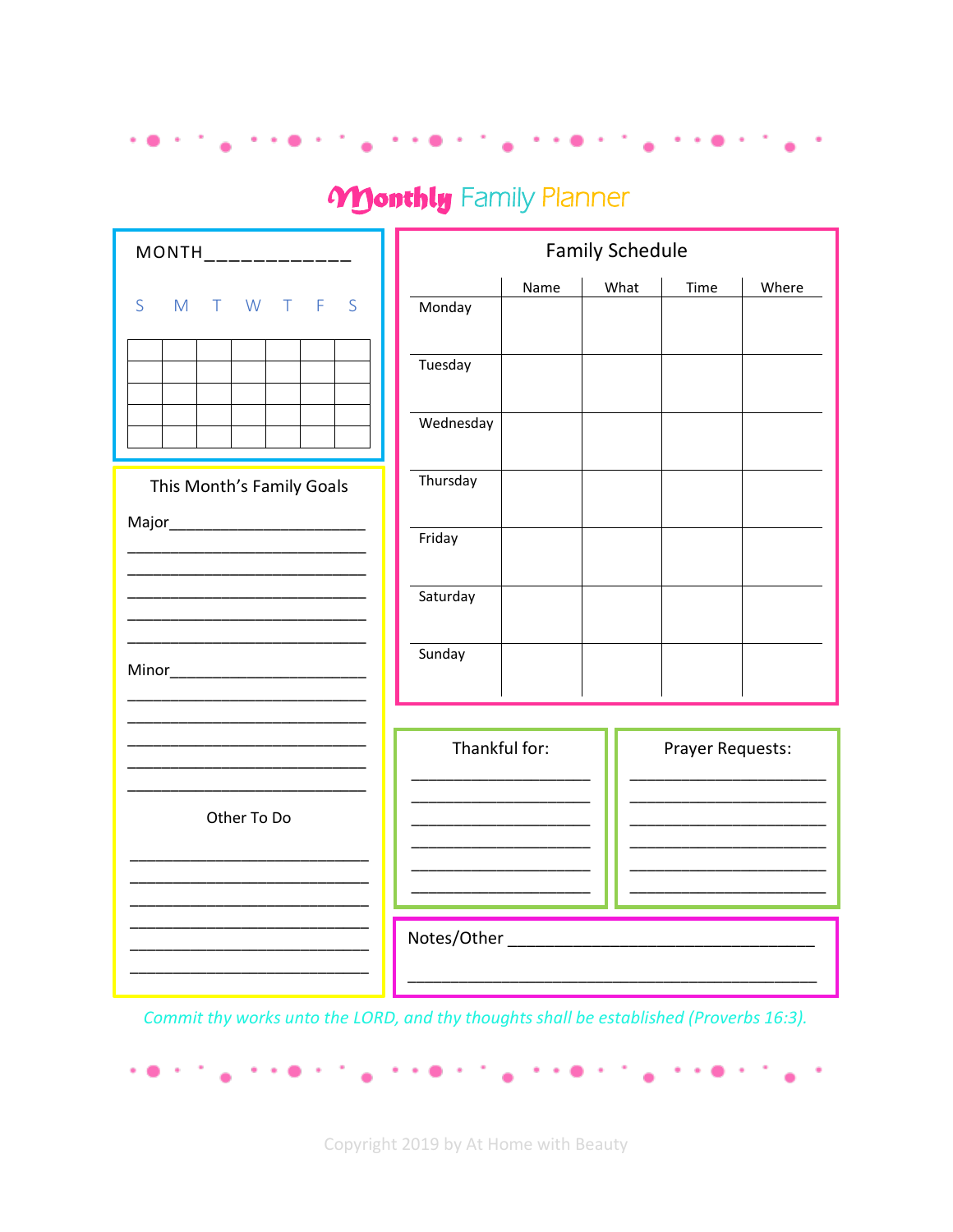Weekly To Do List

rent<sub>e</sub> rient

n kan biya ne a shekarar a shekara

| Date:                                                                                                                                                                                                                        | People to Contact                                                                                                                                                         |
|------------------------------------------------------------------------------------------------------------------------------------------------------------------------------------------------------------------------------|---------------------------------------------------------------------------------------------------------------------------------------------------------------------------|
| At Home<br>$\circ$<br>$\circ$<br>$\circ$<br>$\circ$<br>$\circ$<br>$\circ$<br>O<br>$\circ$<br>$\circ$<br>$\circ$<br>$\circ$<br>$\circ$<br>$\circ$<br>$\circ$<br>$\circ$<br>$\circ$<br>O<br>$\circ$<br>$\circ$<br>$\circ$<br>O | $\circ$<br>$\circ$<br>O<br>$\circ$<br>$\circ$<br>Places to Go<br>$\circ$<br>O<br>O<br>$\circ$<br>O<br>Things to Purchase<br>$\circ$<br>$\circ$<br>$\circ$<br>$\circ$<br>O |
| Other:<br>$\circ$<br>$\circ$<br>$\circ$<br>$\circ$                                                                                                                                                                           |                                                                                                                                                                           |
|                                                                                                                                                                                                                              | "Commit thy works unto the LORD, and thy thoughts shall be established" (Proverbs 16:3).                                                                                  |

Copyright 2019 by At Home with Beauty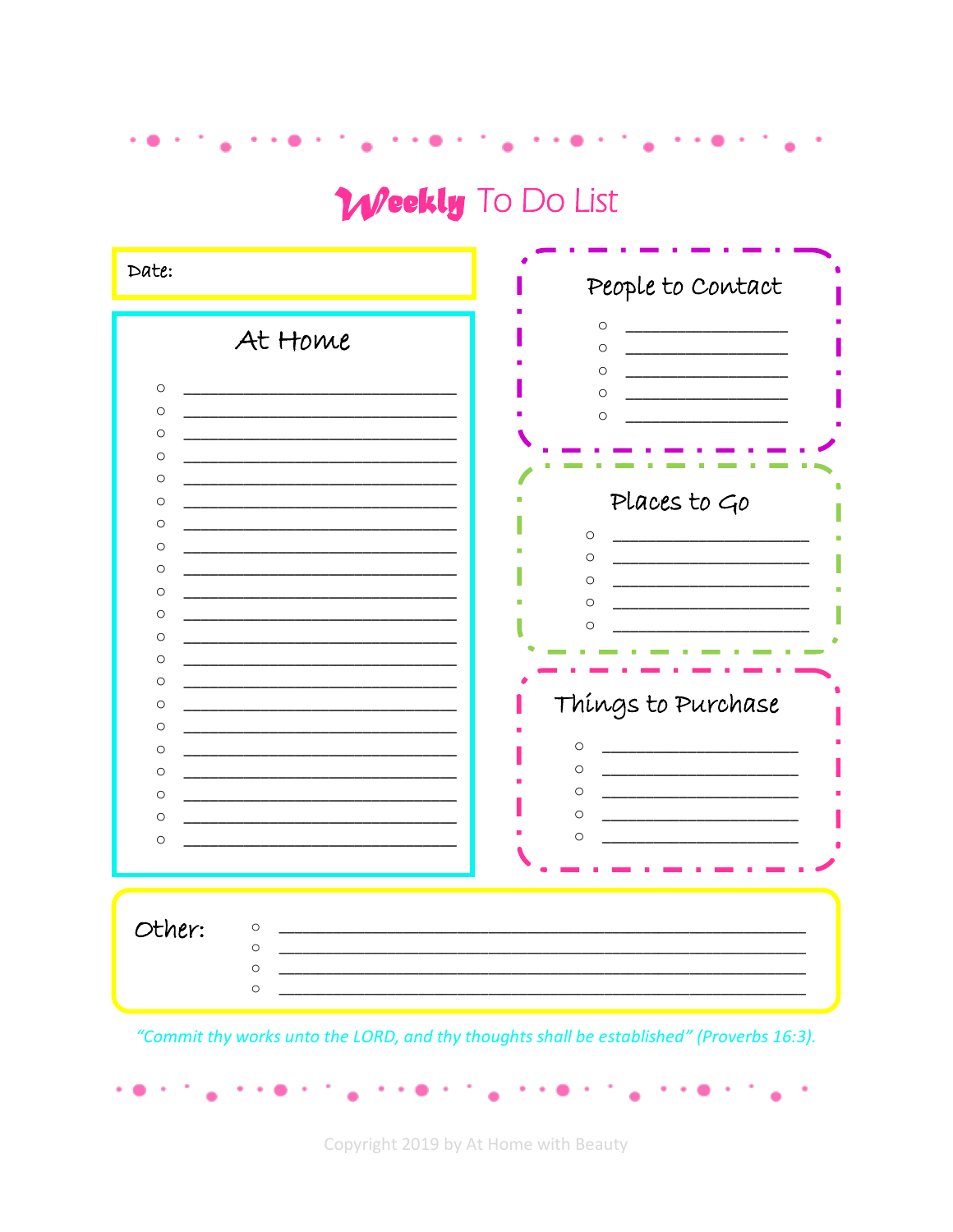## **State Weekly** Cleaning Schedule *State*

| <b>ЭАИ</b>      | <b>Tasks</b> |
|-----------------|--------------|
| Monday          | $\bigcirc$   |
|                 | $\circ$      |
|                 | $\circ$      |
| <b>Tuesday</b>  | $\bigcirc$   |
|                 | $\circ$      |
|                 | $\circ$      |
| Wednesday       | $\bigcirc$   |
|                 | $\circ$      |
|                 | $\circ$      |
| <b>Thursday</b> | $\bigcirc$   |
|                 | $\circ$      |
|                 | $\circ$      |
| Friday          | $\bigcirc$   |
|                 | $\circ$      |
|                 | $\circ$      |
| Saturday        | $\circ$      |
|                 | $\circ$      |
|                 | $\circ$      |
| Sunday          | $\circ$      |
|                 | $\circ$      |
|                 | O            |

"Commit thy works unto the LORD, and thy thoughts shall be established" (Proverbs 16:3).

 $\mathbf{v} \rightarrow \mathbf{0} \rightarrow \mathbf{0}$ 

 $\sim$  0  $\sim$  1

Copyright 2019 by At Home with Beauty

 $\mathbf{a}$  , and a set of the set of  $\mathbf{a}$ 

 $\sim$   $\sim$   $\sim$   $\sim$   $\sim$